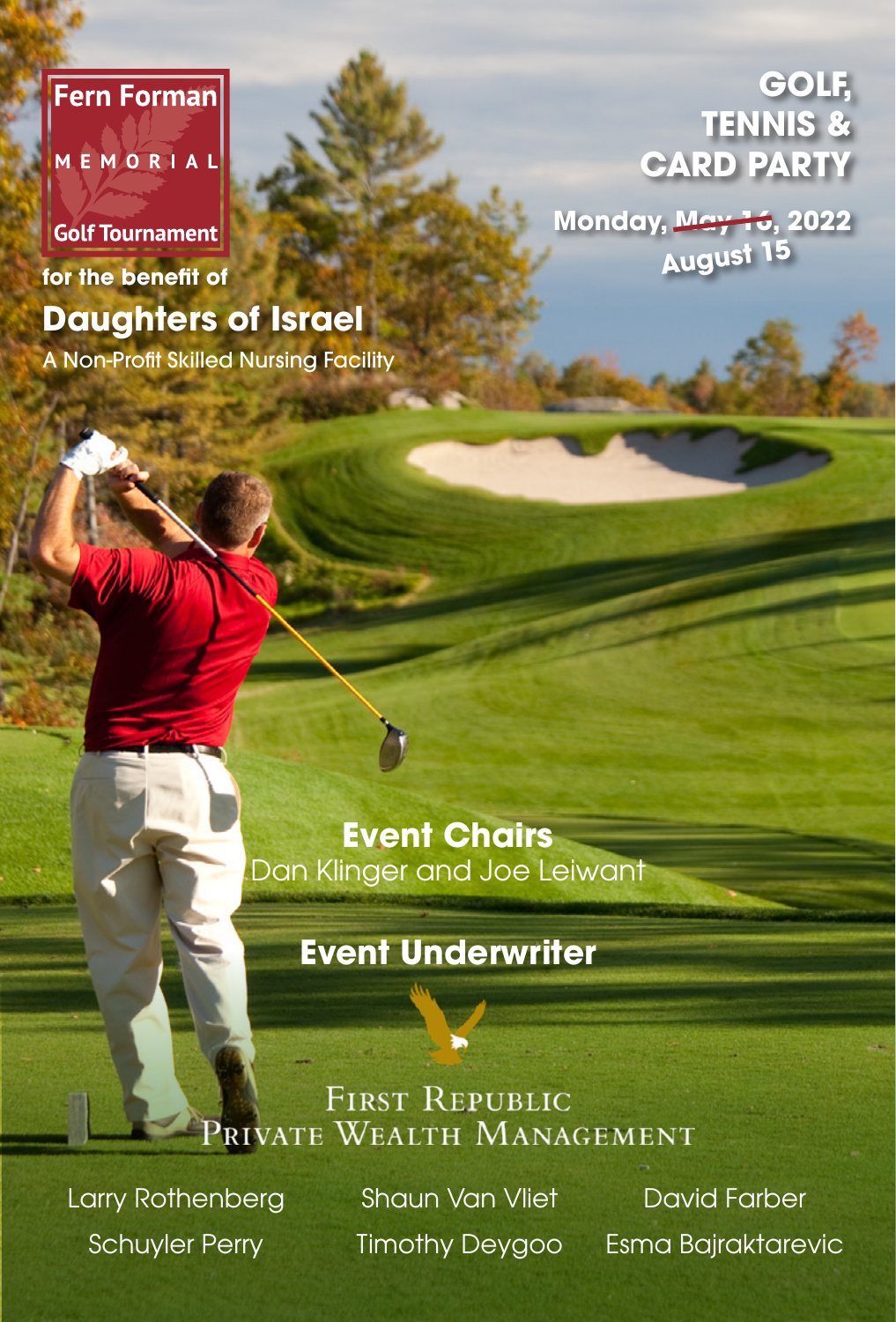#### **MONDAY, AUGUST 15, 2022**

# CANOE BROOK COUNTRY CLUB

#### **TOURNAMENT SCHEDULE**

#### **10:00am**

Golf Registration and Driving Range

#### **11:00am**

Women's Card Party Registration Game Room Open until 5:00pm

#### **11:30am – 12:30pm**

Buffet Lunch & BBQ

#### **12:30pm**

Shotgun Start Shamble format

#### **3:00pm – 5:00pm**

Tennis Round Robin

#### **5:30pm - 7:30pm**

Cocktail Reception & Buffet Dinner Prizes and Awards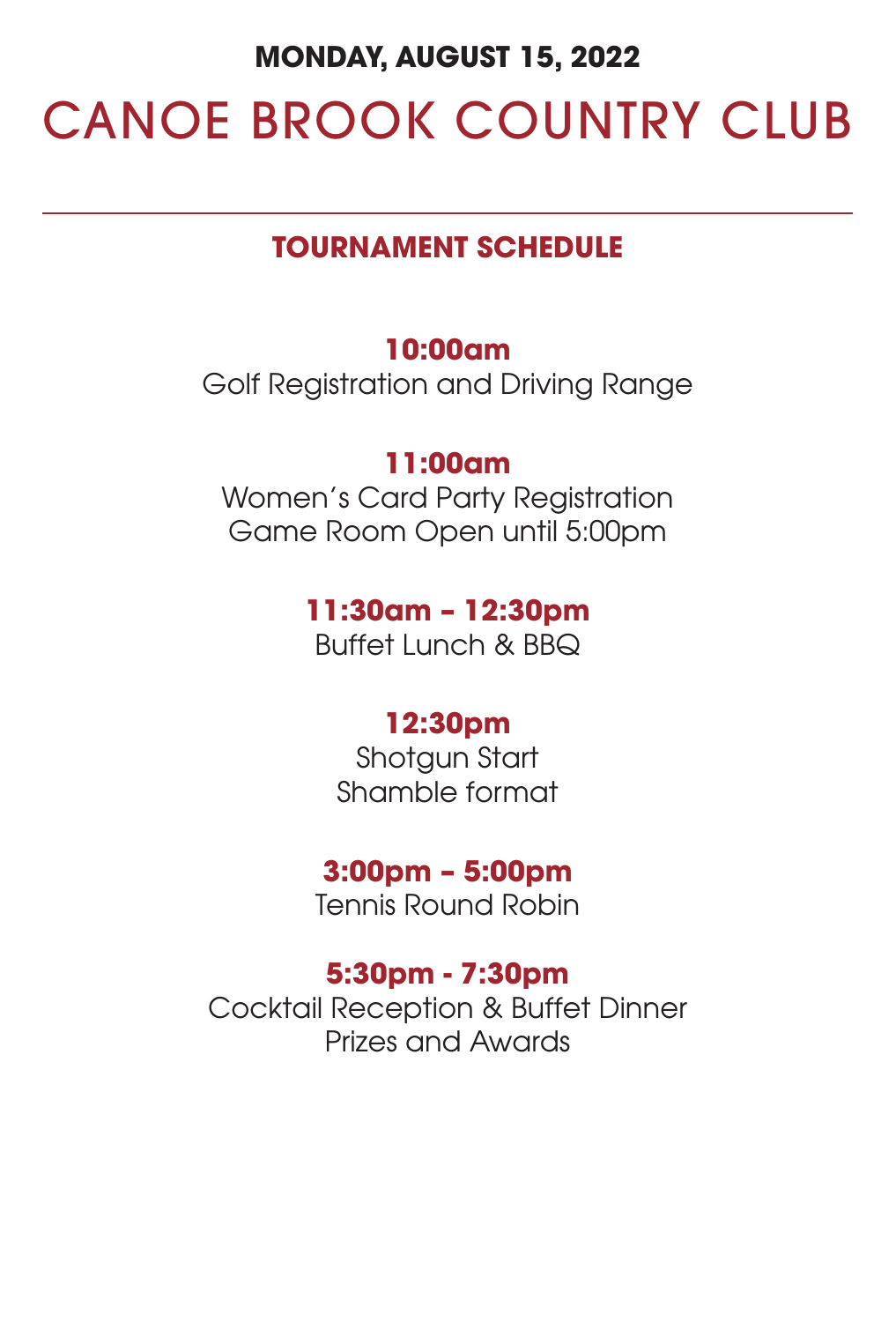# GOLF, TENNIS & CARD PARTY

#### **Event Underwriter \$20,000 SOLD**

#### **Diamond Sponsor \$15,000**

One Golf Foursome, Additional guests for Cocktails and Dinner Choose Your Course Personalized Sign: Cocktail Sponsorship Special Recognition & VIP Parking

#### **Platinum Sponsor \$10,000**

One Golf Foursome, Additional guests for Cocktails and Dinner, Choose your Course Personalized Signage: Tee Sponsorship Special Recognition & Preferred Parking

#### **Gold Sponsor \$5,000**

One Golf Foursome, Personalized Gold Sign on Course, Choose your Course

#### **Silver Sponsor \$3,500**

One Golf Foursome, Personalized Silver Sign on Course

#### **Bronze Sponsor \$1,800**

Two Golfers, Personalized Bronze Sign on Course

#### **Golf Sponsor \$1,200**

One Golfer, Personalized Listing on Course

#### **Tickets**

**Individual Golfer** \$650 – First Time Golfer \$500 All golf tickets include Lunch, Dinner & Cocktail Reception

> **Tennis** \$240 (Cocktail Reception & Dinner)

#### **Card & Game Party** \$136 (Lunch, Cocktail Reception & Dinner)

#### **Dinner Guest** \$118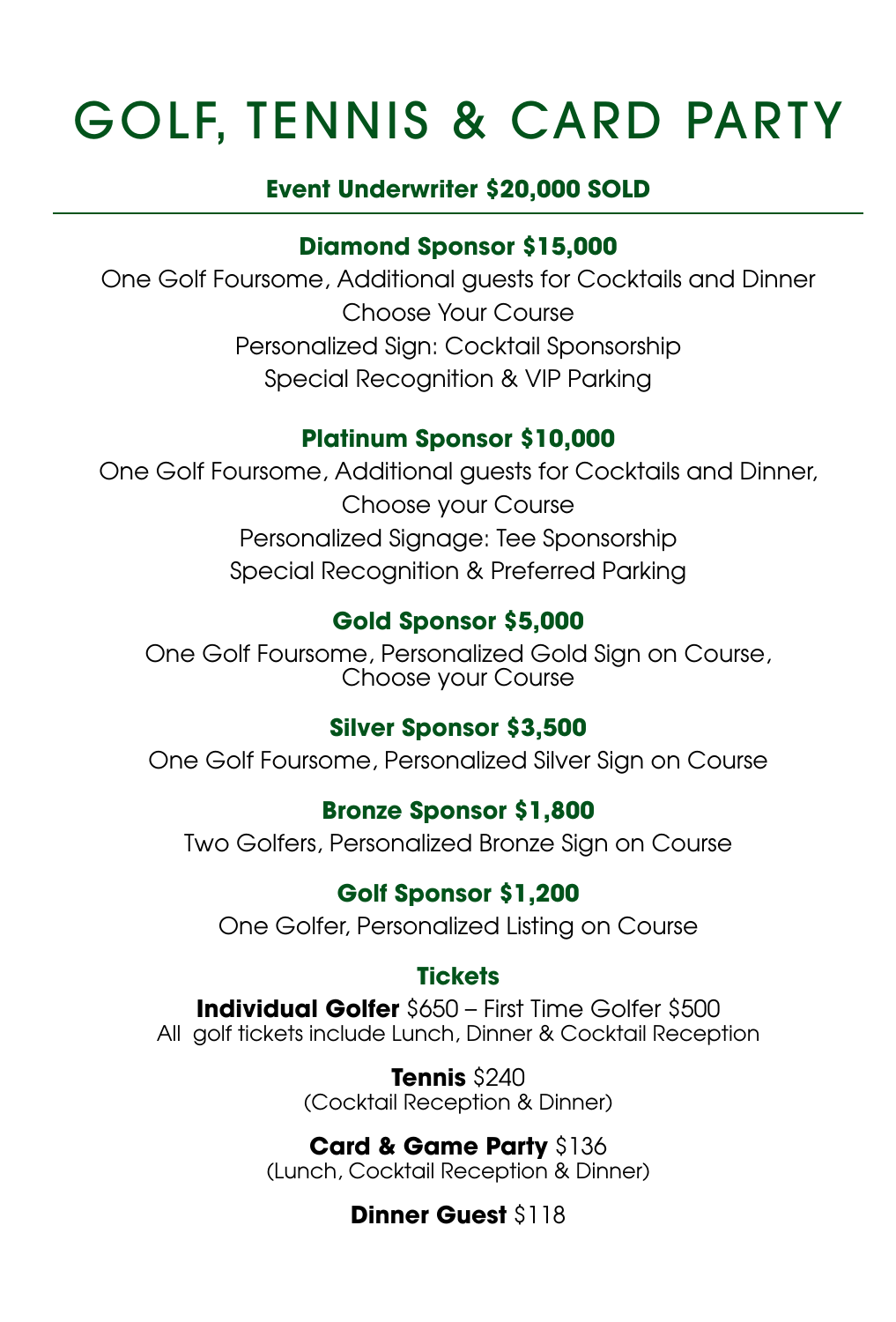## UNDERWRITING

**Major Gift Sponsor**  (includes full color sign with logo) \$7,500

**Putting Green Sponsor**  \$6,000

**Driving Range Sponsor**  \$5,000

> **Lunch Sponsor**  \$4,000

**Card Party Sponsor** \$3,500

**Kosher Grill Sponsor** \$3,000

**Golf Cart Sponsor**  \$2,500

**Closest to the Pin**  \$1,800

**Tennis Round Robin Sponsor**  \$1,500

**Refreshment Station Sponsor**  \$1,000

> **Mulligan Sponsor**  \$500

*All underwriting opportunities include signage and are 100% tax deductible as provided by law. Payment in excess of \$490 is the amount of your charitable contribution.*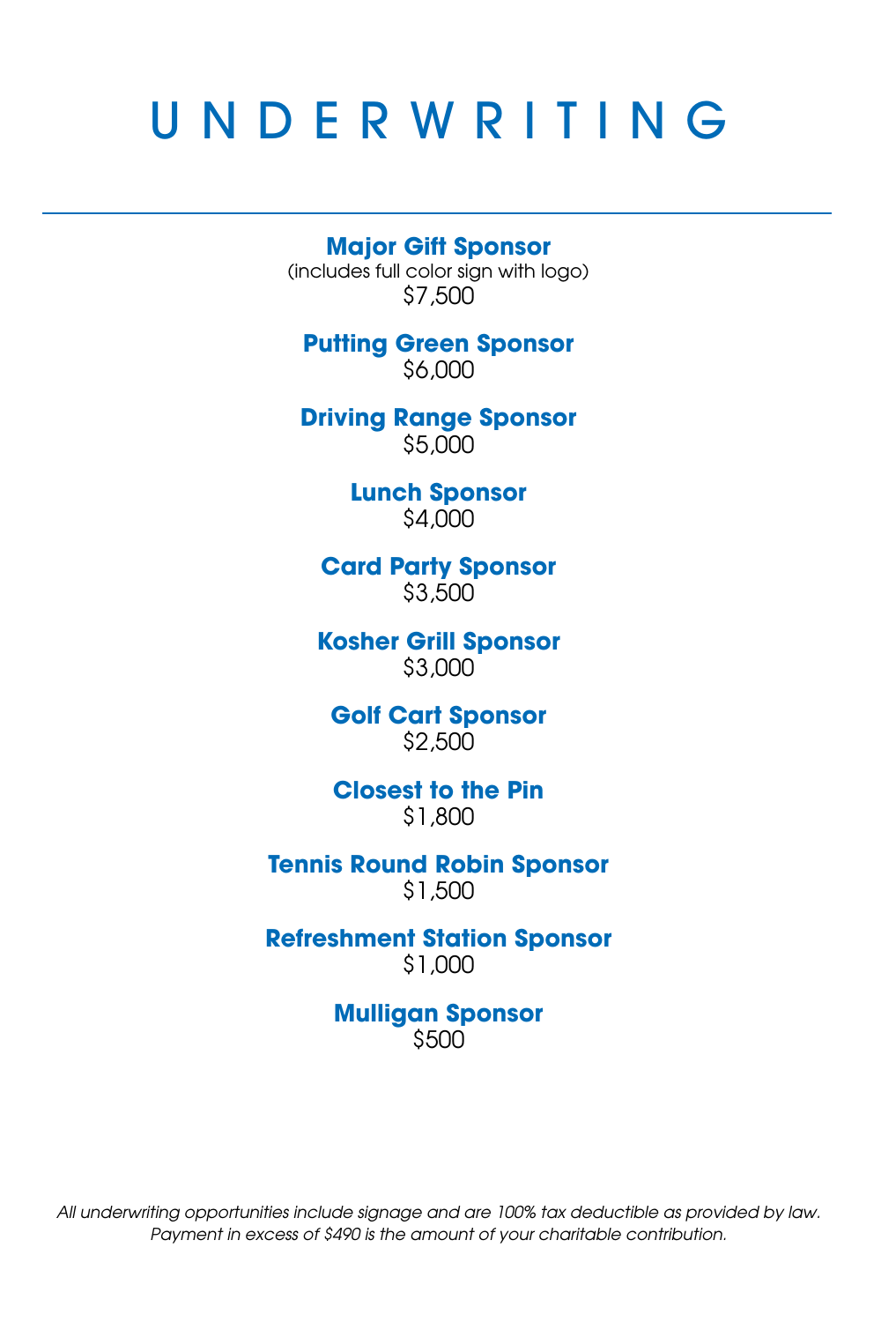# ABOUT US

Daughters of Israel has been providing a continuum of care for over 100 years to the Jewish elderly and others in need.

We are a multi-faceted, state-of-the-art, skilled nursing facility offering the most modern and comprehensive services including long-term care, sub-acute rehabilitation, memory care, hospice/palliative care, and respite stays. Our team of skilled and dedicated professionals deliver the highest quality of care for our residents in a warm and nurturing environment.

The Fern Forman Memorial Golf Tournament celebrates the legacy of our beloved Fern, a dedicated leader of Daughters of Israel, and one of the original founders of the Tournament. In 2007, as a lasting tribute to Fern and in recognition of her many years of devotion to Daughters, the event was renamed in her memory. The tournament will continue Fern's good works for many years to come, enabling Daughters of Israel to continue serving as a vital resource to our community.

Thank you in advance for your generosity and for helping to support our most worthy cause!

> All proceeds will benefit Daughters of Israel, a 501(c)(3) organization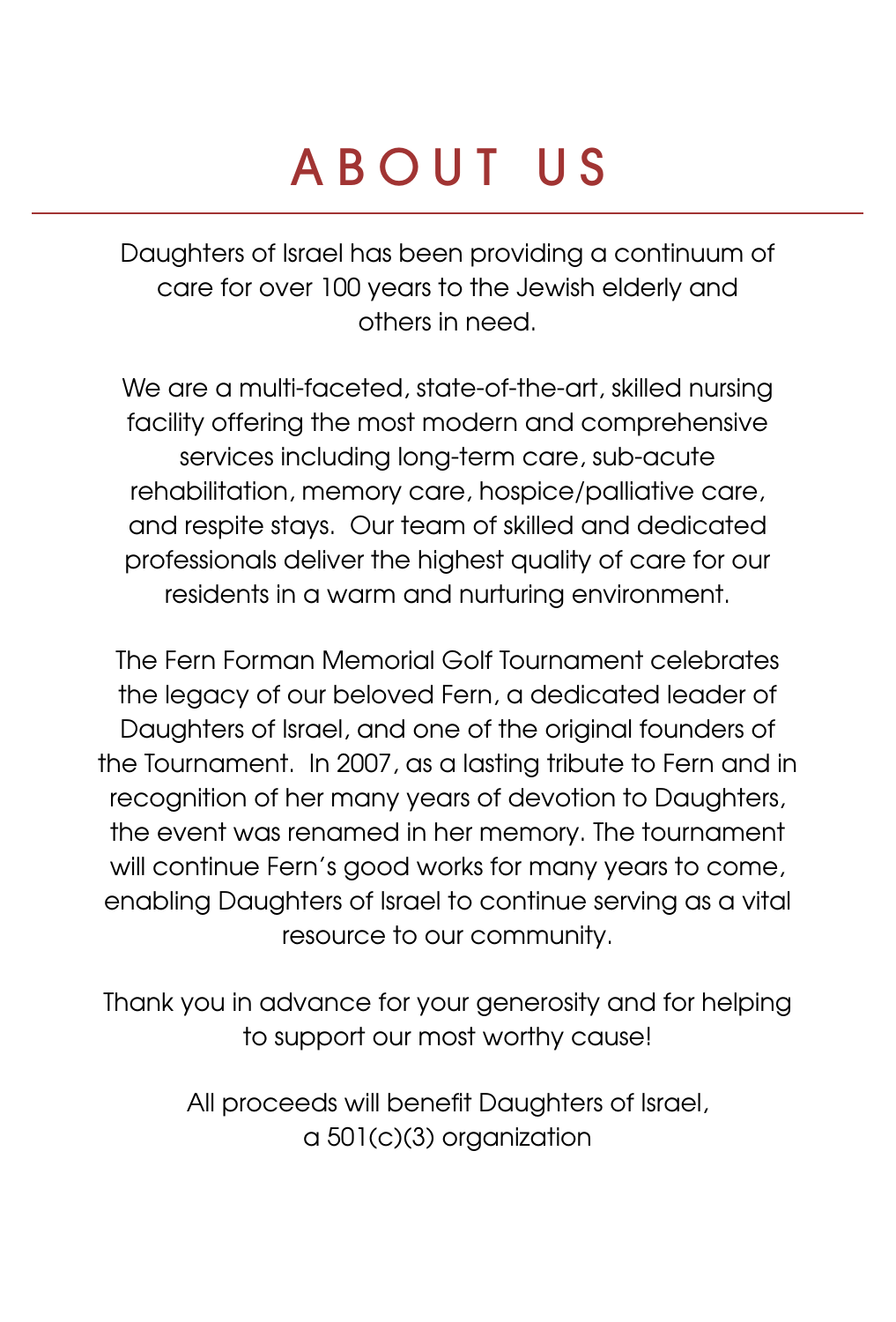#### **President**

Jason Halper

#### **Executive Director**

Susan Grosser

#### **Event Chairs**

Dan Klinger Joe Leiwant

#### **Honorary Event Chair**

Michael Forman



for the benefit of **Daughters of Israel** 

#### **Committee**

Marsha Fiske Richard Ross Larry Rothenberg David Silverstein Arleen Tarutz

**Registration available online at daughtersofisrael.org**



1155 Pleasant Valley Way West Orange, NJ 07052 973 731-5100 www.DaughtersofIsrael.org

#### For additional information, contact Susan Solomon at 973.400.3326 or ssolomon@daughtersofisrael.org

Daughters of Israel is a beneficiary agency of Jewish Federation of Greater MetroWest NJ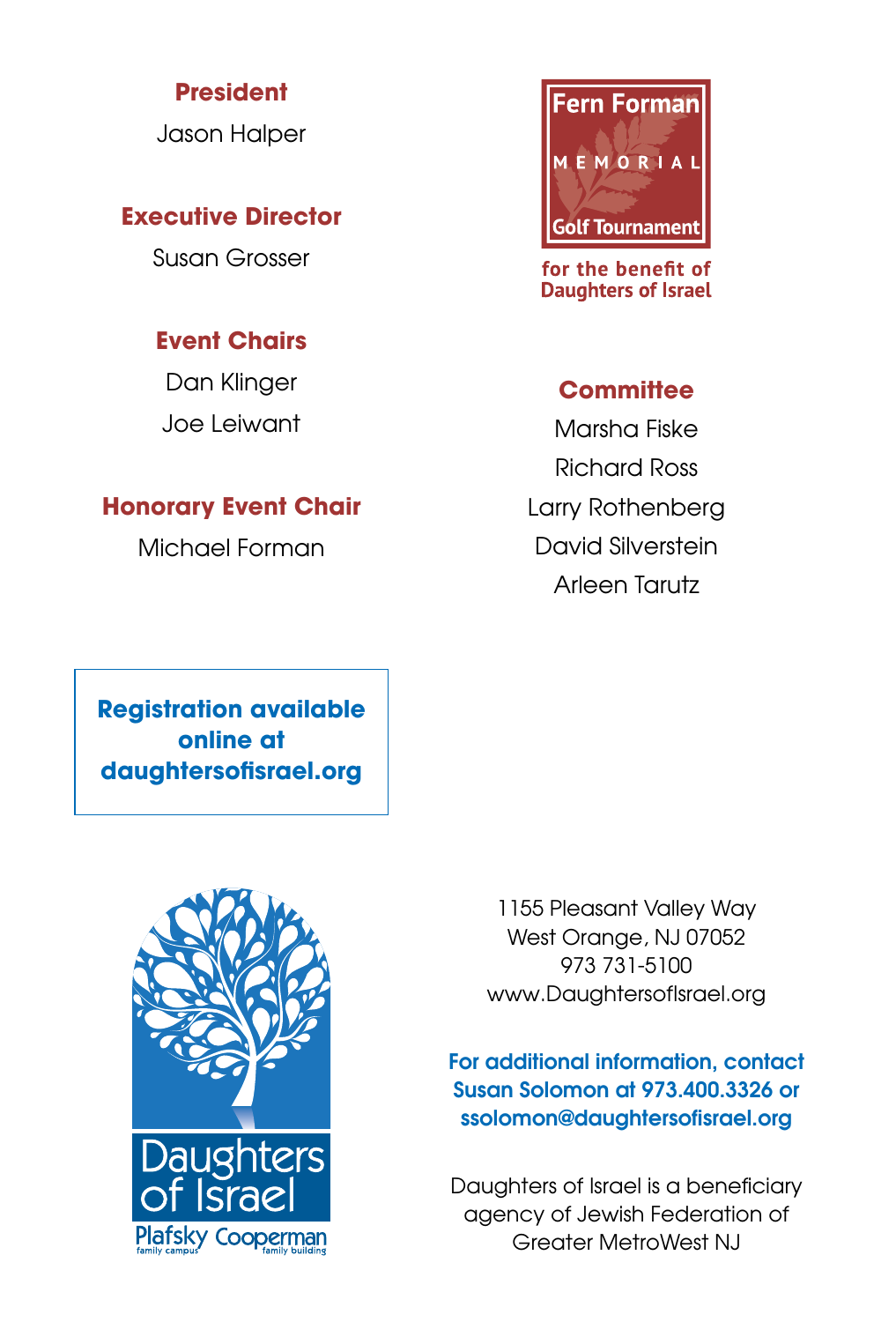## **EVENT** REGISTRATION



#### **Golf**

| Player 1 Name                                         | Player 2 Name                            |  |
|-------------------------------------------------------|------------------------------------------|--|
| Player 3 Name                                         | Player 4 Name                            |  |
| <b>Card Party</b> - Outdoor Event, Weather Permitting | <b>Tennis</b><br><b>or</b>               |  |
| Canasta<br><b>MahJongg</b>                            | <b>Bridge</b>                            |  |
| Player 1 Name                                         | Player 2 Name                            |  |
| Player 3 Name                                         | Player 4 Name                            |  |
| <b>Participation Options</b>                          |                                          |  |
| ○ \$20,000 Event Underwriter - SOLD                   | ○ \$650 Individual Golfer                |  |
| ○ \$15,000 Diamond Sponsor                            | ○ \$500 First Time Attending             |  |
| ○ \$10,000 Platinum Sponsor                           | $\bigcirc$ \$240 Tennis                  |  |
| ○ \$5,000 Gold Sponsor                                | O \$136 Card & Game Party                |  |
| ○ \$ 3,500 Silver Sponsor                             | ○ \$118 Dinner Guest                     |  |
| O \$1,800 Bronze Sponsor                              | O _____ I support you, but cannot attend |  |
| ○ \$1,200 Golf Sponsor                                |                                          |  |
| <b>Underwriting Options</b>                           |                                          |  |
| ○ \$7,500 Major Gift Sponsor                          | ○ \$2,500 Golf Cart Sponsor              |  |
| ○ \$6,000 Putting Green Sponsor                       | ○ \$1,800 Closest to the Pin Sponsor     |  |
| ○ \$5,000 Driving Range Sponsor                       | ○ \$1,500 Tennis Round Robin Sponsor     |  |
| ○ \$4,000 Lunch Sponsor                               | ○ \$1,000 Refreshment Station Sponsor    |  |
| ○ \$3,500 Card Party Sponsor                          | ○ \$500 Mulligan Sponsor                 |  |
| ○ \$3,000 Kosher Grill Sponsor                        |                                          |  |

Customized Tee Signs for Sponsors and Underwriters may include names/logo or both. Please email your information to ssolomon@daughtersofisrael.org.